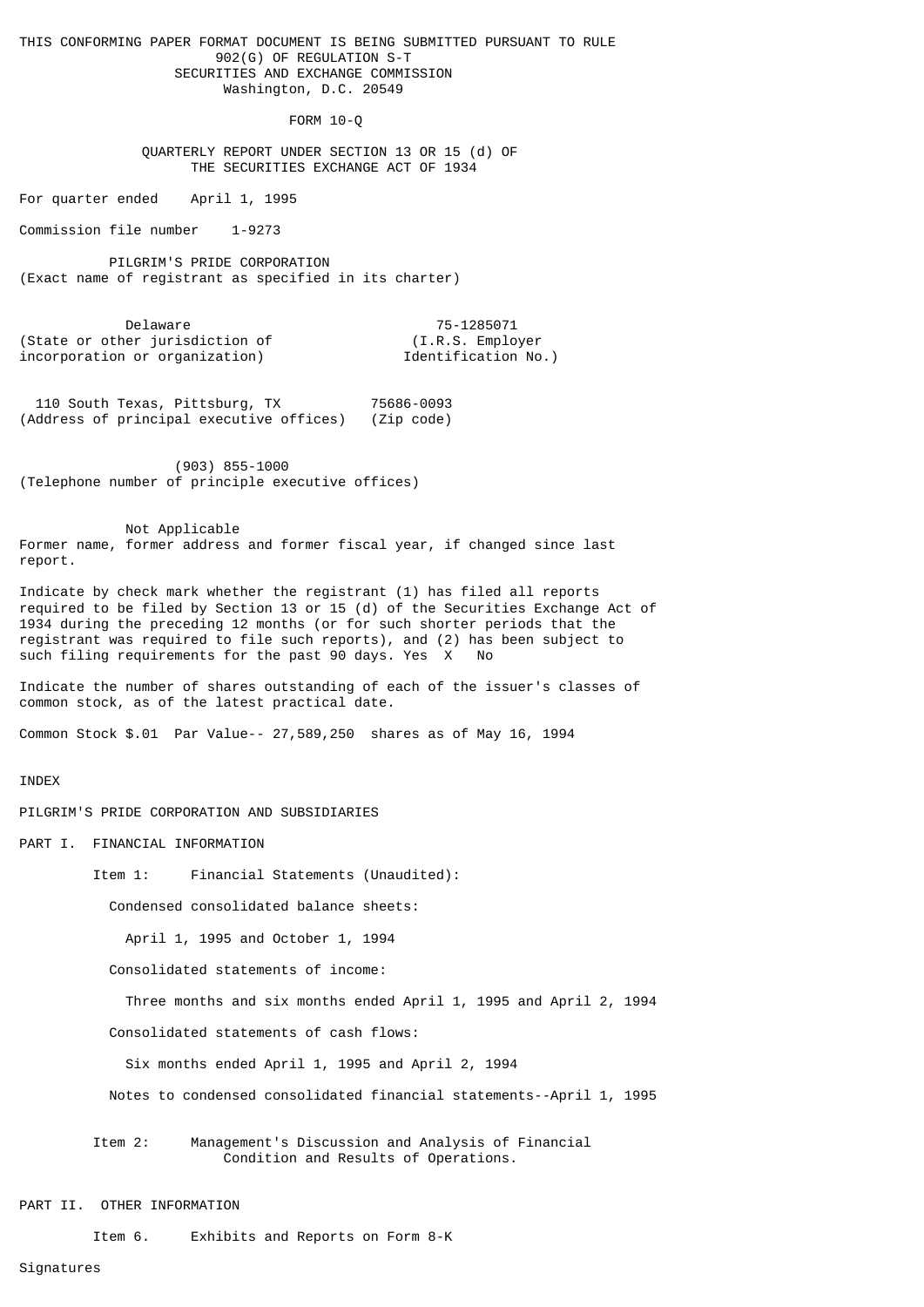## PART I. FINANCIAL INFORMATION PILGRIM'S PRIDE CORPORATION AND SUBSIDIARIES CONDENSED CONSOLIDATED BALANCE SHEETS

Item 1: Financial Statements (Unaudited):

|                                                                   | April 1, 1995                  |                              |
|-------------------------------------------------------------------|--------------------------------|------------------------------|
|                                                                   | (Unaudited)                    | Oct 1, 1994                  |
| <b>ASSETS</b>                                                     |                                |                              |
| Current Assets:                                                   |                                |                              |
| Cash and cash equivalents<br>Trade accounts and notes             | \$<br>11,294,000               | \$<br>11,244,000             |
| receivable, net                                                   | 46,039,000                     | 53, 264, 000                 |
| Inventories                                                       | 89,007,000                     | 100,749,000                  |
| Deferred income taxes                                             | 8,102,000                      | 6,459,000                    |
| Prepaid expenses                                                  | 1,827,000                      | 1,280,000                    |
| Other current assets<br>Total Current                             | 1,141,000                      | 1,249,000                    |
| Assets                                                            | 157,410,000                    | 174, 245, 000                |
| Other Assets                                                      | 20,973,000                     | 20,891,000                   |
| Property, Plant and Equipment<br>Less accumulated<br>depreciation | 397,790,000                    | 379, 752, 000                |
| and amortization                                                  | 149, 184, 000                  | 136, 205, 000                |
|                                                                   | 248,606,000                    | 243, 547, 000                |
|                                                                   |                                |                              |
|                                                                   | \$426,989,000                  | \$438,683,000                |
| LIABILITIES AND STOCKHOLDERS' EQUITY                              |                                |                              |
|                                                                   |                                |                              |
| Current Liabilities:                                              |                                |                              |
| Notes payable - banks                                             | \$                             | \$                           |
| Accounts payable                                                  | 40,866,000                     | 38,675,000                   |
| Accrued expenses<br>Current portion of                            | 27,285,000                     | 31, 353, 000                 |
| long-term debt                                                    | 4,585,000                      | 4,493,000                    |
| Total Current                                                     |                                |                              |
| Liabilities                                                       | 72,736,000                     | 74,521,000                   |
|                                                                   |                                |                              |
| Long-Term Debt,                                                   |                                |                              |
| less current portion                                              | 155,021,000                    | 152,631,000                  |
| Minority Interest in Subsidiary                                   | 843,000                        |                              |
| Deferred Income Taxes                                             | 53,269,000                     | 49,835,000                   |
| Stockholders' Equity:                                             |                                |                              |
| Common stock; \$.01 par value                                     | 276,000                        | 276,000                      |
| Additional paid-in capital                                        | 79,763,000                     | 79,763,000                   |
| Retained earnings                                                 | 65,081,000                     | 81,657,000                   |
|                                                                   |                                |                              |
| Total Stockholders'                                               |                                |                              |
| Equity                                                            | 145, 120, 000<br>\$426,989,000 | 161,696,000<br>\$438,683,000 |

See notes to condensed consolidated financial statements.

 PILGRIM'S PRIDE CORPORATION AND SUBSIDIARIES CONSOLIDATED STATEMENTS OF INCOME (LOSS) (UNAUDITED)

|                                                                 | Three Months Ended                                      |                       | Six Months Ended            |                         |
|-----------------------------------------------------------------|---------------------------------------------------------|-----------------------|-----------------------------|-------------------------|
|                                                                 | April 1, 1995 April 2, 1994 April 1, 1995 April 2, 1994 |                       |                             |                         |
| Net sales                                                       | \$216,830,000 \$223,167,000                             |                       | \$443,830,000 \$445,018,000 |                         |
| Costs and expenses:<br>Cost of sales<br>Selling, general and    | 209, 253, 000                                           | 198,483,000           | 415,488,000                 | 390,980,000             |
| administrative                                                  | 12,239,000                                              | 12,070,000            | 24, 262, 000                | 25,022,000              |
|                                                                 | 221, 492, 000                                           | 210,553,000           | 439,750,000                 | 416,002,000             |
| Operating income<br>$(\text{loss})$                             | (4, 662, 000)                                           | 12,614,000            | 4,080,000                   | 29,016,000              |
| Other expense (income):<br>Interest expense<br>Foreign exchange | 4,028,000                                               | 4,967,000             | 8,355,000                   | 9,917,000               |
| (gain) loss<br>Miscellaneous                                    | 3,270,000<br>1,136,000                                  | (18,000)<br>(244,000) | 5,615,000<br>889,000        | (124, 000)<br>(716,000) |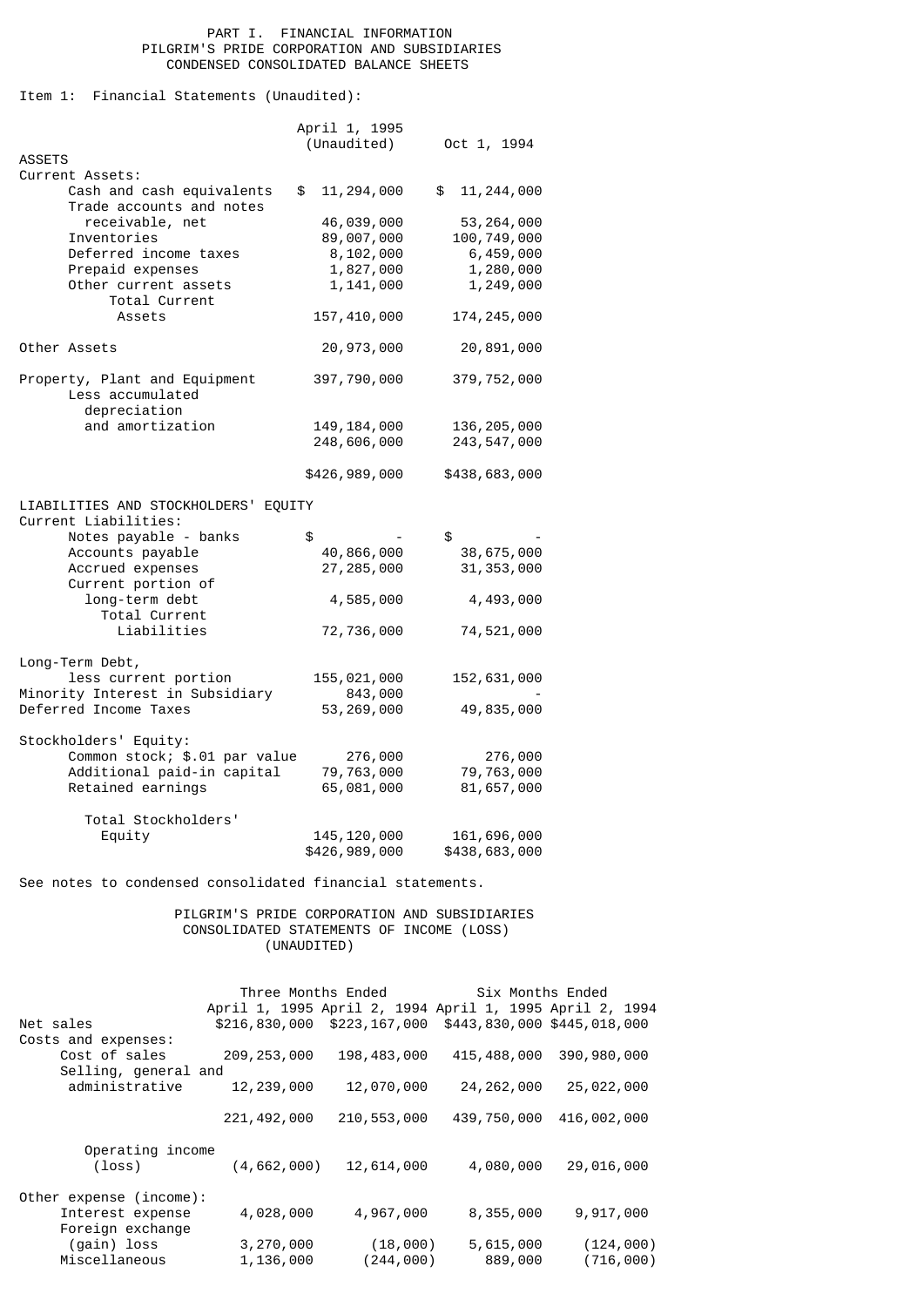| Total other<br>expense, net                                                                                                                                                                                                                                                 | 8,434,000                                                                           | 4,705,000  | 14,859,000                                                                                    |            | 9,077,000                                                                                          |      |
|-----------------------------------------------------------------------------------------------------------------------------------------------------------------------------------------------------------------------------------------------------------------------------|-------------------------------------------------------------------------------------|------------|-----------------------------------------------------------------------------------------------|------------|----------------------------------------------------------------------------------------------------|------|
| Income (loss) before income<br>taxes                                                                                                                                                                                                                                        | (13, 096, 000)                                                                      | 7,909,000  | (10, 779, 000)                                                                                |            | 19,939,000                                                                                         |      |
| Income tax<br>expense (benefit)                                                                                                                                                                                                                                             | 3,208,000                                                                           | (11,000)   | 4,969,000                                                                                     |            | 3,598,000                                                                                          |      |
| Net income<br>$(\texttt{loss})$                                                                                                                                                                                                                                             | $$(16, 304, 000)$ \$                                                                | 7,920,000  | \$(15, 748, 000) \$16, 341, 000                                                               |            |                                                                                                    |      |
| Net income (loss)<br>per share                                                                                                                                                                                                                                              | \$<br>$(.59)$ \$                                                                    | . 29       | \$                                                                                            | $(.57)$ \$ |                                                                                                    | 0.59 |
| Dividends per<br>common share                                                                                                                                                                                                                                               | \$<br>.015                                                                          | \$<br>.015 | \$                                                                                            | .03        | - \$                                                                                               | .03  |
| Weighted average<br>shares<br>outstanding                                                                                                                                                                                                                                   | 27,589,250                                                                          | 27,589,250 | 27,589,250                                                                                    |            | 27,589,250                                                                                         |      |
| See Notes to condensed consolidated financial statements.                                                                                                                                                                                                                   |                                                                                     |            |                                                                                               |            |                                                                                                    |      |
|                                                                                                                                                                                                                                                                             | PILGRIM'S PRIDE CORPORATION<br>CONSOLIDATED STATEMENTS OF CASH FLOWS<br>(UNAUDITED) |            |                                                                                               |            |                                                                                                    |      |
|                                                                                                                                                                                                                                                                             |                                                                                     |            | Six Months Ended<br>April 1, 1995 April 2, 1994                                               |            |                                                                                                    |      |
| Cash Flow From Operating Activities:<br>Net income<br>Adjustments to reconcile net income to cash                                                                                                                                                                           |                                                                                     |            | \$(15, 748, 000)                                                                              |            | \$16,341,000                                                                                       |      |
| provided by operating activities:<br>Depreciation and amortization<br>Provision for losses on accounts receivable(2,315,000)<br>Deferred income tax liability<br>Changes in operating assets and liabilities:                                                               |                                                                                     |            | 12,738,000<br>1,791,000                                                                       |            | 12,599,000<br>1,414,000<br>2,690,000                                                               |      |
| Accounts and notes receivable<br>Inventories<br>Prepaid expenses and other current assets<br>Accounts payable and accrued expenses<br>Gain on property disposals<br>Other<br>Cash Provided By Operating Activities                                                          |                                                                                     |            | 10,068,000<br>12,700,000<br>(436,000)<br>(2, 505, 000)<br>(126, 000)<br>983,000<br>17,150,000 |            | 1,002,000<br>(12, 330, 000)<br>(106, 000)<br>3,898,000<br>(278, 000)<br>(114, 000)<br>25, 116, 000 |      |
| Investing Activities:<br>Acquisitions of property and equipment<br>Business Acquisitions<br>Proceeds from property disposals<br>Net change in other assets<br>Net Cash Used In Investing Activities                                                                         |                                                                                     |            | (14, 397, 000)<br>(918,000)<br>193,000<br>(300, 000)<br>(15, 422, 000)                        |            | (14, 975, 000)<br>605,000<br>1,000<br>(14, 369, 000)                                               |      |
| Financing Activities:<br>Proceeds from notes payable to banks<br>Re-payments of notes payable to banks<br>Proceeds from long-term debt<br>Payments on long-term debt<br>Cash dividends paid<br>Cash Used In Financing Activities<br>Effect of exchange rate changes on cash |                                                                                     |            | 15,030,000<br>(14, 726, 000)<br>(828, 000)<br>(524, 000)                                      |            | 6,000,000<br>(11,000,000)<br>31,000<br>(4, 149, 000)<br>(1, 242, 000)<br>(10, 360, 000)            |      |
| and cash equivalents<br>Increase in cash and cash equivalents<br>Cash and cash equivalents at beginning of year<br>Cash and cash equivalents at<br>end of period                                                                                                            |                                                                                     |            | (1, 154, 000)<br>50,000<br>11, 244, 000<br>\$11,294,000                                       | \$         | (57,000)<br>330,000<br>4,526,000<br>4,856,000                                                      |      |
| Supplemental disclosure information:<br>Cash paid during the period for<br>Interest (net of amount capitalized)<br>Income Taxes                                                                                                                                             |                                                                                     | \$         | 8,100,000<br>2,805,000                                                                        | \$         | 10,076,000<br>1,455,000                                                                            |      |
| See notes to condensed consolidated financial statements.                                                                                                                                                                                                                   |                                                                                     |            |                                                                                               |            |                                                                                                    |      |

NOTES TO CONDENSED CONSOLIDATED FINANCIAL STATEMENT (Unaudited) \_\_\_\_\_\_\_\_\_\_\_\_\_\_\_\_\_\_\_\_\_\_\_\_\_\_\_\_\_\_\_\_\_\_\_\_\_\_\_\_\_\_\_\_\_\_\_\_\_\_\_\_\_\_\_\_\_\_\_\_\_\_\_\_\_\_\_\_\_\_\_\_\_\_

# NOTE A--BASIS OF PRESENTATION

The accompanying unaudited condensed consolidated financial statements have been prepared in accordance with generally accepted accounting principles for interim financial information and with the instructions to Form 10-Q and Article 10 of Regulation S-X. Accordingly, they do not include all of the information and footnotes required by generally accepted accounting principles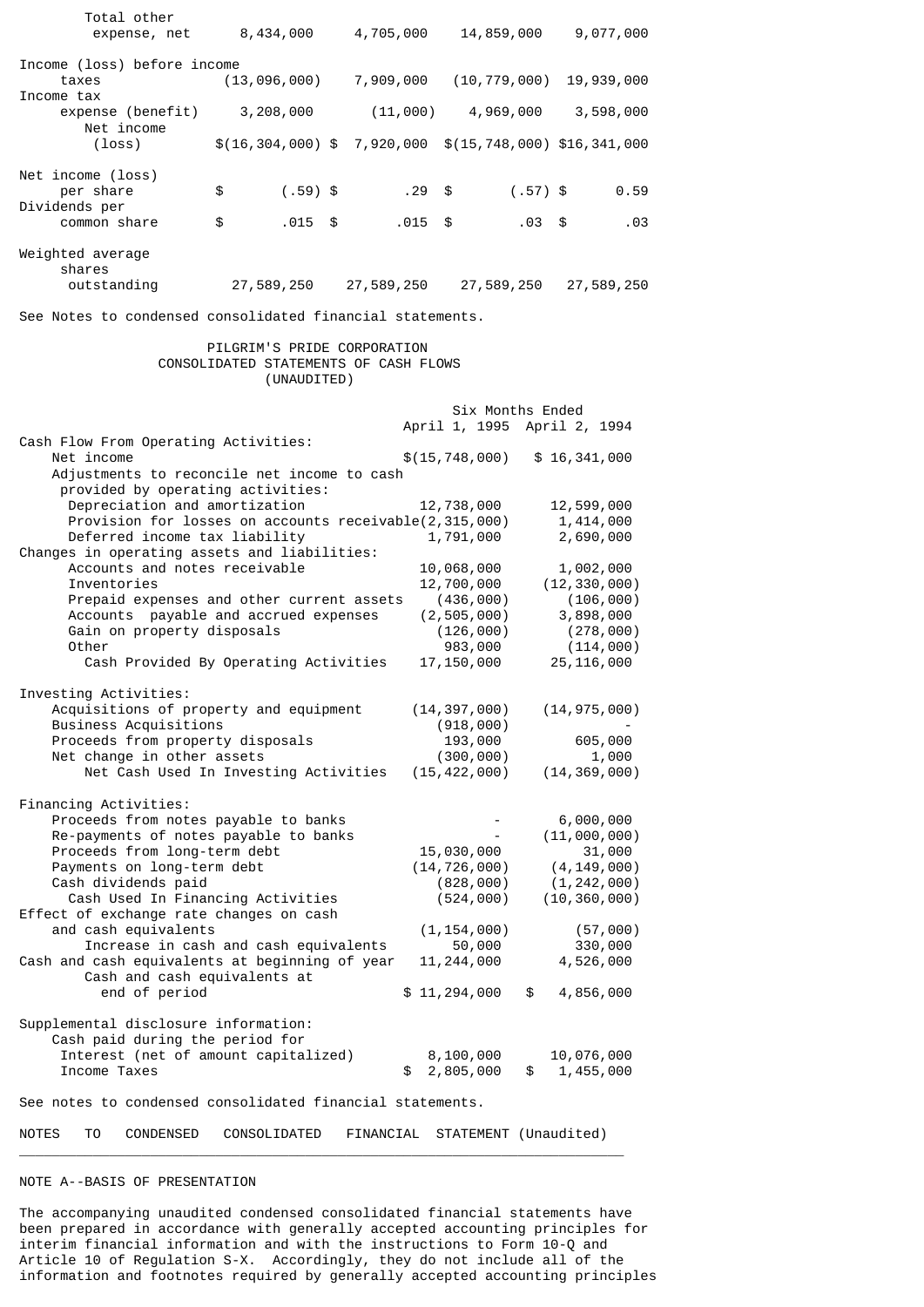for complete financial statements. In the opinion of management, all adjustments (consisting of normal recurring accruals) considered necessary for a fair presentation have been included. Operating results for the period ended April 1, 1995 are not necessarily indicative of the results that may be expected for the year ended September 30, 1995. For further information, refer to the consolidated financial statements and footnotes thereto included in Pilgrim's Pride Corporation's annual report on Form 10-K for the year ended October 1, 1994.

The consolidated financial statements include the accounts of Pilgrim's Pride Corporation and its wholly and majority owned subsidiaries. Significant intercompany accounts and transactions have been eliminated. Certain prior year amounts have been reclassified to conform to current year presentation.

The assets and liabilities of the foreign subsidiaries are translated at endof-period exchange rates, except for inventories and non-current assets which are translated at equivalent dollar costs at dates of acquisition using historical rates. Operations of foreign subsidiaries are translated at average exchange rates in effect during the period. The resulting foreign exchange adjustments are reflected in the statements of operations.

### NOTE B--NET INCOME PER COMMON SHARE

Earnings per share for the periods ended April 1, 1995 and April 2, 1994 are based on the weighted average shares outstanding for the periods.

## NOTE C--INVENTORIES

Inventories consist of the following:

|                           | April 1, 1995 | Oct 1, 1994   |
|---------------------------|---------------|---------------|
| Live broilers and hens    | \$43.197.000  | \$47,743,000  |
| Feed, eggs and other      | 25,619,000    | 22,529,000    |
| Finished poultry products | 20,191,000    | 30,477,000    |
|                           | \$89,007,000  | \$100,749,000 |

# NOTE D--IMPACT OF MEXICAN PESO DEVALUATION

Included in results of operations for the three and six months ended April 1, 1995 are foreign exchange losses of \$3.3 million and \$5.6 million, respectively, resulting from the devaluation of the Mexican peso against the U.S. dollar. Also, as of the end of this period, the carrying value of inventories were adjusted to end-of-period exchange rates as was necessary to record inventories at the lower of cost or market. These adjustments are presented in the April 1, 1995 Condensed Consolidated Balance Sheet and Consolidated Statement of Cash Flows as components of the specific line items affected with the exception that the exchange rate effect on cash and cash equivalents has been separately stated in the Consolidated Statement of Cash Flows. See Management's Discussion and Analysis of Financial Condition and Results of Operations - Impact of Mexican Peso Devaluation.

Item 2: Management's Discussion and Analysis of Financial Condition and Results of Operations

The following table presents certain items as a percentage of net sales for the periods indicated.

|                         | Percentage of Net Sales<br>Three Months Ended |        | Percentage of Net Sales<br>Six Months Ended<br>April 1, 1995 April 2, 1994 April 1, 1995 April 2, 1994 |        |  |
|-------------------------|-----------------------------------------------|--------|--------------------------------------------------------------------------------------------------------|--------|--|
|                         |                                               |        |                                                                                                        |        |  |
| Net sales               | 100.0%                                        | 100.0% | 100.0%                                                                                                 | 100.0% |  |
| Costs and expenses:     |                                               |        |                                                                                                        |        |  |
| Cost of sales           | 96.5%                                         | 88.9%  | 93.6%                                                                                                  | 87.9%  |  |
| Gross profit            | 3.5%                                          | 11.1%  | 6.4%                                                                                                   | 12.1%  |  |
| Selling, general        |                                               |        |                                                                                                        |        |  |
| and administrative      | 5.6%                                          | 5.4%   | 5.5%                                                                                                   | 5.6%   |  |
| Operating income (loss) | (2.2%)                                        | 5.7%   | .9%                                                                                                    | 6.5%   |  |
| Interest expense        | 1.9%                                          | 2.2%   | 1.9%                                                                                                   | 2.2%   |  |
| Income (loss) before    |                                               |        |                                                                                                        |        |  |
| income taxes            | (6.0%                                         | 3.5%   | $(2.4\%)$                                                                                              | 4.5%   |  |
| Net Income (loss)       | (7.5%)                                        | 3.5%   | (3.5%)                                                                                                 | 3.7%   |  |

Second Quarter 1995, Compared to Second Quarter 1994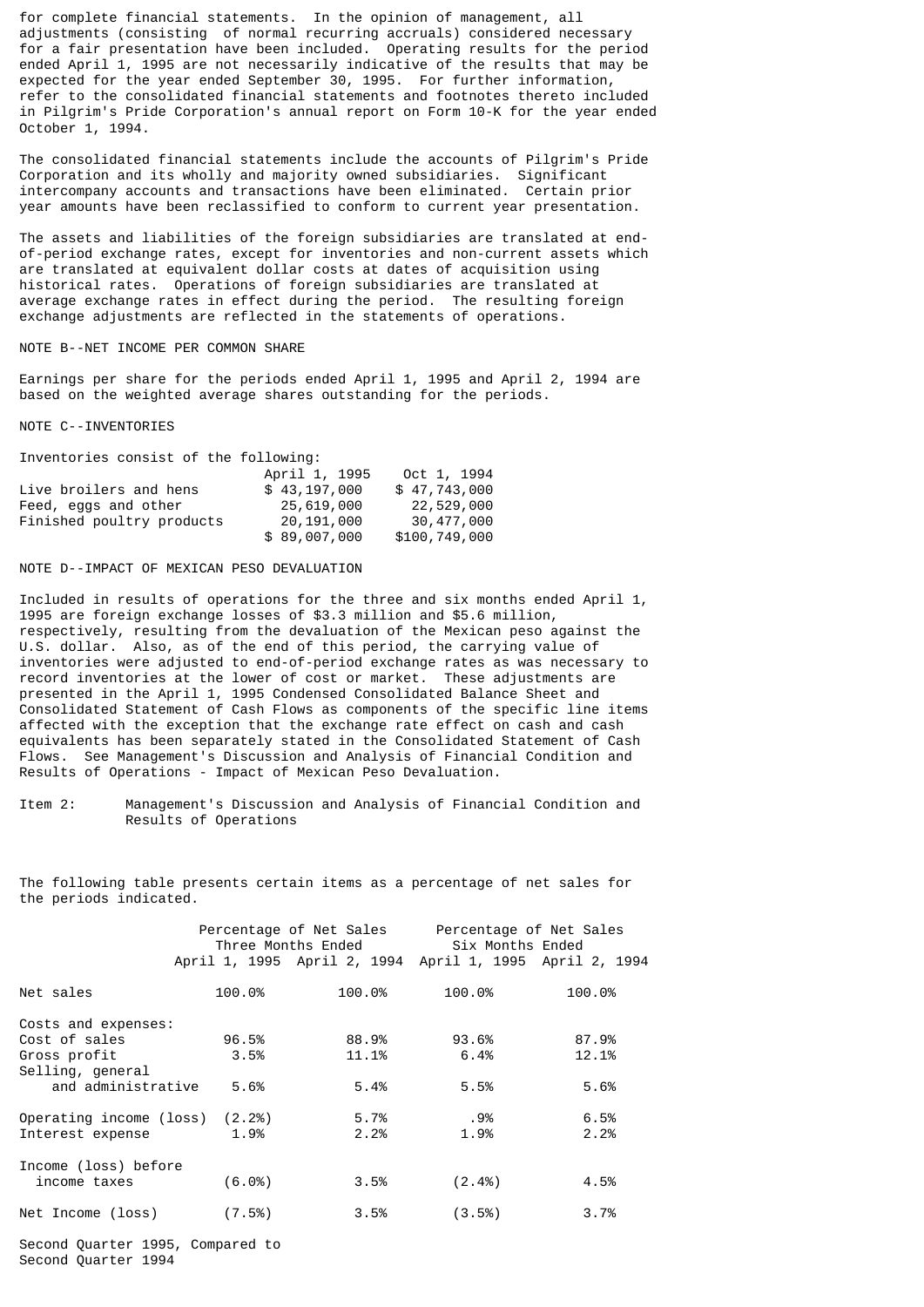Consolidated net sales were \$216.8 million for the second quarter of fiscal 1995, a decrease of \$6.3 million, or 2.8%, over the second quarter of fiscal 1994. The decrease in consolidated net sales resulted from a \$16.1 million decrease in Mexican chicken sales to \$28.6 million and a \$2.5 million decrease in sales of other domestic products to \$24.4 million offset substantially by a \$12.3 million increase in domestic chicken sales to \$163.8 million. The decrease in Mexican chicken sales was primarily due to a 42.8% decrease in total revenue per dressed pound produced caused primarily by the devaluation of the Mexican peso offset by an 11.9% increase in dressed pounds produced. The increase in domestic chicken sales was primarily due to a 4.9% increase in total revenue per dressed pound and a 3.0% increase in dressed pounds produced.

Consolidated cost of sales was \$209.3 million in the second quarter of fiscal 1995, an increase of \$10.8 million, or 5.4% over the second quarter of fiscal 1994. The increase primarily resulted from a \$6.0 million increase in cost of sales of domestic operations and \$4.8 million increase in the cost of sales in Mexican operations.

The cost of sales increase in domestic operations of \$6.0 million was due primarily to a 3.0% increase in dressed pounds produced and increased production of higher margin products in prepared foods which have higher costs of sales associated with them offset partially by a 12.8% decrease in feed ingredient cost.

The \$4.8 million cost of sales increase in Mexican operations was primarily due to increased dressed pounds produced and the lower of cost or market adjustments discussed in Note D. See Impact of Mexican Peso Devaluation discussed below.

Gross profit as a percentage of sales decreased to 3.5% in the second quarter of fiscal 1995 from 11.1% in the second quarter of fiscal 1994. The decreased gross profit resulted primarily from the Company's Mexican operations and was primarily the result of a 42.8% decrease in total revenue per dressed pound and the increased costs of sales discussed above offset partially by an increased gross profit from the Company's domestic operations. The increase in gross profit for domestic operations was primarily a result of increased total revenues per dressed pound offset partially by an increase in average costs of sales per dressed pound.

Consolidated selling, general and administrative expenses were \$12.2 million for the second quarter of fiscal 1995, an increase of \$.2 million or 1.4%, when compared to the second quarter of fiscal 1994.

Consolidated operating loss was \$4.7 million for the second quarter of fiscal 1995, a decrease of \$17.3 million, when compared to the second quarter of 1994. The decrease was due primarily to lower margins in Mexican operations which resulted primarily from the effects of the Mexican peso devaluation as previously discussed.

Consolidated net interest expense was \$4.0 million in the second quarter of fiscal 1995, a decrease of \$.9 million, or 18.9% when compared to the second quarter of fiscal 1994. This decrease was due primarily to lower outstanding debt.

Consolidated income tax expense increased to \$3.2 million in the second quarter of fiscal 1995, compared to a \$11,000 benefit in second quarter of fiscal 1994. This increase occurring when the Company experienced a loss before income taxes is due primarily to the effects resulting from having positive taxable income in the United States offset by losses in Mexico which result in no tax benefit under current Mexican tax laws for Mexican income tax reporting.

Six Months Ended April 1, 1995, Compared to Six Months Ended April 2, 1994

Consolidated net sales were \$443.8 million for the first six months of fiscal 1995, a decrease of \$1.2 million, or .3%, over the first six months of fiscal 1994. The decrease in consolidated net sales resulted from a \$19.1 million decrease in Mexican chicken sales to \$74.5 million and a \$3.5 million decrease in sales of other domestic products to \$49.2 million offset substantially by a \$21.4 million increase in domestic chicken sales to \$320.1 million. The decrease in Mexican chicken sales was primarily due to a 30.2% decrease in total revenue per dressed pound produced caused primarily by the devaluation of the Mexican peso offset by an 14.2% increase in dressed pounds produced. The increase in domestic chicken sales was primarily due to a 7.1% increase in total revenue per dressed pound and a 4.9% increase in dressed pounds produced.

Consolidated cost of sales was \$415.5 million in the first six months of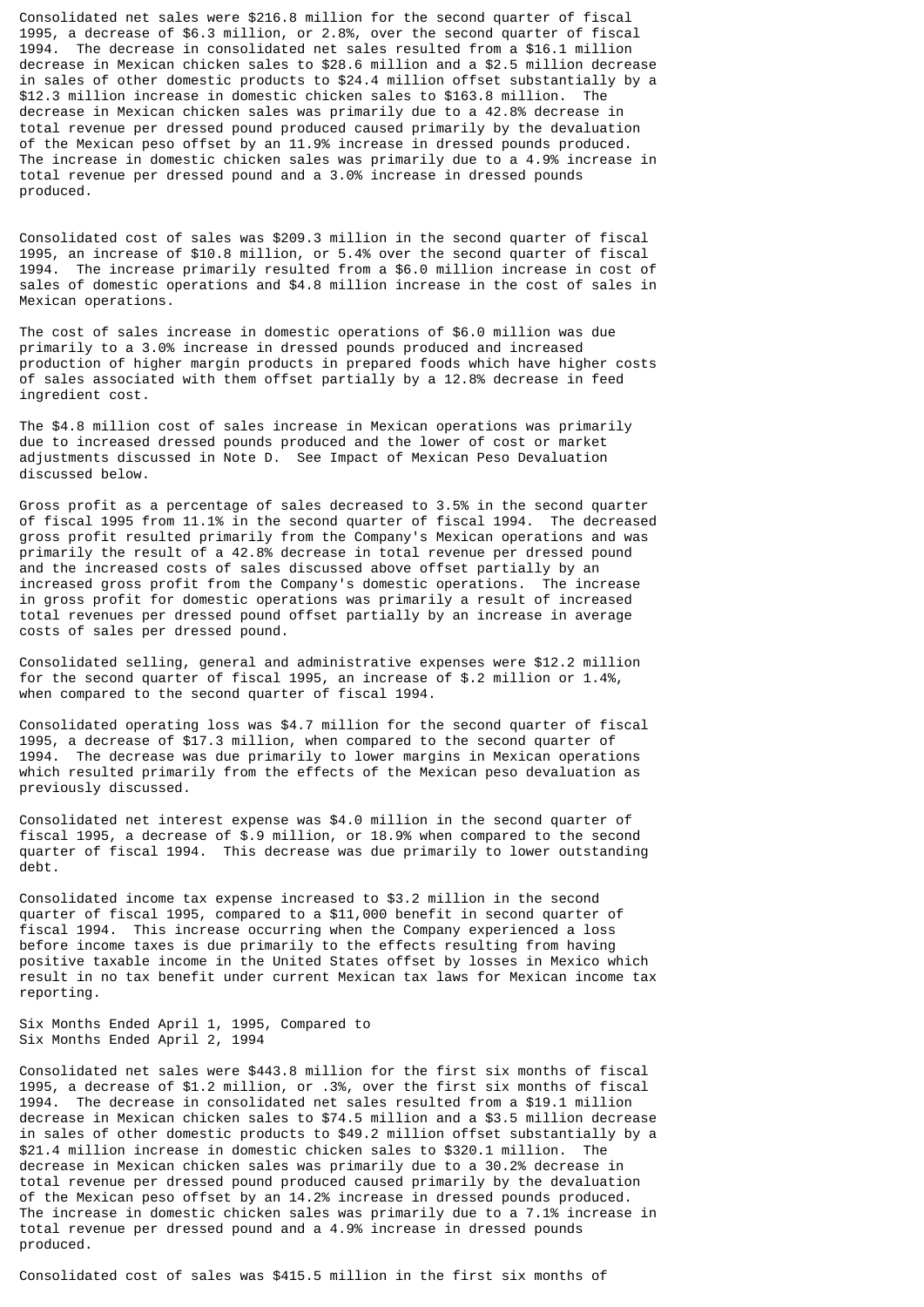fiscal 1995, an increase of \$24.5 million, or 6.3% over the first six months of fiscal 1994. The increase primarily resulted from a \$13.8 million increase in cost of sales of domestic operations and \$10.7 million increase in the cost of sales in Mexican operations.

The cost of sales increase in domestic operations of \$13.8 million was due primarily to a 4.9% increase in dressed pounds produced and increased production of higher margin products in prepared foods which have higher costs of sales associated with them offset partially by a 11.3% decrease in feed ingredient cost.

The \$10.7 million cost of sales increase in Mexican operations was primarily due to increased dressed pounds produced and the lower of cost or market adjustments discussed in Note D. See Impact of Peso Devaluation discussed below.

Gross profit as a percentage of sales decreased to 6.4% in the first six months of fiscal 1995 from 12.1% in the first six months of fiscal 1994. The decreased gross profit resulted primarily from the Company's Mexican operations and was primarily the result of a 30.2% decrease in total revenue per dressed pound and the increased costs of sales discussed above offset partially by an increased gross profit from the Company's domestic operations. The increase in gross profit for domestic chicken operations was a result of increased total revenues per dressed pound offset partially by an increase in average costs of sales per dressed pound.

Consolidated selling, general and administrative expenses were \$24.3 million for the first six months of fiscal 1995, a decrease to \$.8 million or 3.0%, when compared to the first six months of fiscal 1994.

Consolidated operating income was \$4.1 million for the first six months of fiscal 1995 a decrease of \$24.9 million, when compared to first six months of 1994. The decrease was due primarily to lower margins in Mexican operations which resulted primarily from the effects of the Mexican peso devaluation as previously discussed.

Consolidated net interest expense was \$8.4 million in the first six months of fiscal 1995 a decrease of \$1.6 million, or 15.8% when compared to the first six months of fiscal 1994. This decrease was due primarily to lower outstanding debt.

Consolidated income tax expense increased to \$5.0 million in the first six months of fiscal 1995 compared to a \$3.6 million in the first six months of fiscal 1994. This increase occurring when the Company experienced a loss before income taxes is due primarily to the effects resulting from having positive taxable income in the United States offset by losses in Mexico which result in no tax benefit under current Mexican tax laws for Mexican income tax reporting.

## Liquidity and Capital Resources

Liquidity in the three and six months ended April 1, 1995 remained strong despite operating losses in Mexico resulting primarily from the Mexican peso devaluation of \$15.7 million and \$16.1 million, respectively. The impact of the Mexican peso devaluation and its resulting financial statement effects did, however, cause an erosion in most financial ratios. The Company's working capital at April 1, 1995 decreased to \$84.7 million from \$99.7 million at October 1, 1994. The current ratio at April 1, 1995 decreased to 2.16 to 1 from 2.34 to 1 at October 1, 1994 and the Company's stockholder's equity decreased to \$145.1 million at April 1, 1995 from \$161.7 million at October 1, 1994. The Company's ratio of total debt to capitalization increased to 52.4% at April 1, 1995 from 49.3% at October 1, 1994. The Company maintains a \$75 million revolving credit facility with available unused lines of credit of \$62.4 million at May 15, 1995.

On March 27, 1995 the Company refinanced two higher rate fixed debt obligations with a lower variable rate debt obligation. The new facility provides for up to \$30 million of long-term revolver financing and matures on April 1, 2003. As of May 15, 1995, \$15 million has been drawn on this facility. The Company also has a \$10 million stand-by long-term facility available through June 20, 1995 with an existing lender which the Company intends to draw upon or renew prior to such date. The Company intends to use these available facilities to pursue investment opportunities both domestically and in Mexico.

Trade accounts and notes receivable were \$46.0 million at April 1, 1995, a \$7.2 million decrease from October 1, 1994. This 13.6% decrease was due primarily to the effects of the Mexican peso devaluation and faster domestic collections experienced in the first six months of fiscal 1995 when compared to the year ended October 1, 1994. Allowances for doubtful accounts, which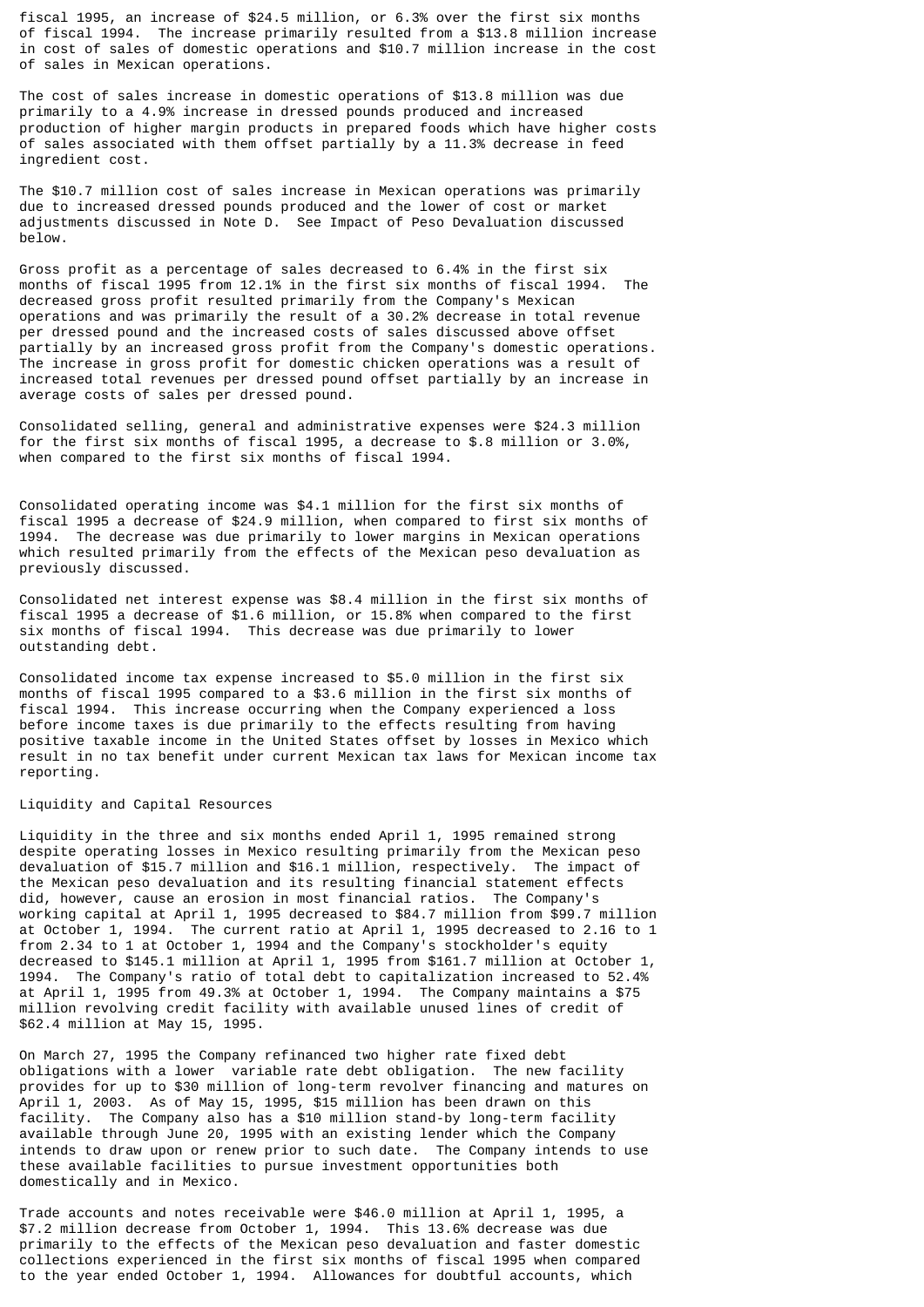primarily relate to receivables in Mexico, as a percentage of trade accounts and notes receivables were 7.1% at April 1, 1995 compared to 10.0% at October 1, 1994. This decrease is due primarily to the effects of the devaluation of the Mexican peso. Had the devaluation of the peso not occurred, allowances for doubtful accounts would have remained relatively unchanged.

Inventories were \$89.0 million at April 1, 1995, a \$11.7 million decrease from October 1, 1994. This 11.7% decrease was primarily due to reductions in finished poultry products due to increased sales in further processed and prepared foods, decreased feed costs which are included in live broiler and hen inventories, and lower of cost or market adjustments to Mexican inventories resulting from the peso devaluation.

Accounts payable were \$40.9 million at April 1, 1995, a 5.7% increase from October 1, 1994, primarily due to increases resulting from normal increased operations. Accrued expenses were \$27.3 million at April 1, 1995, a 13.0% decrease from October 1, 1994, primarily due to the effects of the Mexican peso devaluation.

Capital expenditures and business acquisitions for the first six months of fiscal 1995 were \$14.4 million and \$.9 million, respectively and were primarily incurred to improve efficiencies, reduce costs and for the routine replacement of equipment. The Company anticipates that it will spend \$35 million or less for capital expenditures in addition to any business acquisitions in fiscal year 1995 and expects to finance such expenditures with available operating cash flow, leases and long-term financing.

### Impact of Mexican Peso Devaluation

In December 1994, the Mexican government abandoned its policy of defending the peso against the U.S. dollar and allowed it to float freely on the currency markets. These events resulted in the Mexican peso exchange rate declining from 3.39 to 1 U.S. dollar at October 1, 1994 to 6.8 at April 1, 1995. In late January 1995, the President of the United States finalized a \$53 billion international credit arrangement for Mexico and on March 9, 1995 the Mexican government announced their country's economic stabilization plan establishing strong actions to combat inflation and strengthen the Mexican peso. The combined result of these events appears to have had a stabilizing effect on the Mexican peso currency exchange rate. On May 15, 1995 the Mexican peso closed at 5.95 to 1 U.S. dollar. No assurance can be given as to the future valuation of the Mexican peso and it's resulting impact on the Company's operations. Further instability in the Mexican peso could affect future earnings positively or negatively depending on subsequent Mexican peso performance.

As discussed in Note A -- Basis of Presentation, adjustments resulting from changes in currency exchange rates on net current assets are reflected in the statements of operations. Classification of the effects in the statement of operations is dependent upon the nature of the underlying asset and, in general, exchange rate effects on net monetary assets are reflected as "Other expenses (income) - Foreign exchange (gain) loss." During the three and sixmonths ended April 1, 1995, the peso devaluation resulted in foreign exchange losses of \$3.3 million and \$5.6 million, respectively, on net monetary assets. The carrying value of inventories were also adjusted to end-of-period currency exchange rates which was necessary to record inventories at amounts consistent with the Company's valuation method which is the lower of cost or market. Since the end of the first fiscal quarter the Company also experienced a decline in average peso selling prices due to a softening of demand for its products in Mexico. The Company attributes the decrease in demand for its products to be due to the recessionary impacts on the Mexican economy resulting from the peso devaluation. As a result of the decline in average selling prices being experienced since December 31, 1995, coupled with predevaluation valued inventories being sold in Mexico and end of period inventories being recorded at the end of the period currency exchange rate, the Company experienced significant operating losses in its Mexican operations in second quarter 1995. Recently, average peso selling prices have begun to rebound, however, no assurances can be given that current selling prices will hold or continue to improve.

### Other

In March 1995, the Financial Accounting Standards Board issued Statement of Financial Accounting Standards No. 121, "Accounting for the Impairment of Long-Lived Assets and for Long-Lived Assets to be Disposed Of." SFAS No. 121 establishes accounting standards for the impairment of long-lived assets to be held and used and for long-lived assets to be disposed of. SFAS No. 121 is scheduled to become mandatory for the Company's 1997 fiscal year. The Company has not determined the effect of adopting SFAS No. 121. There will be no cash flow impact from this accounting change.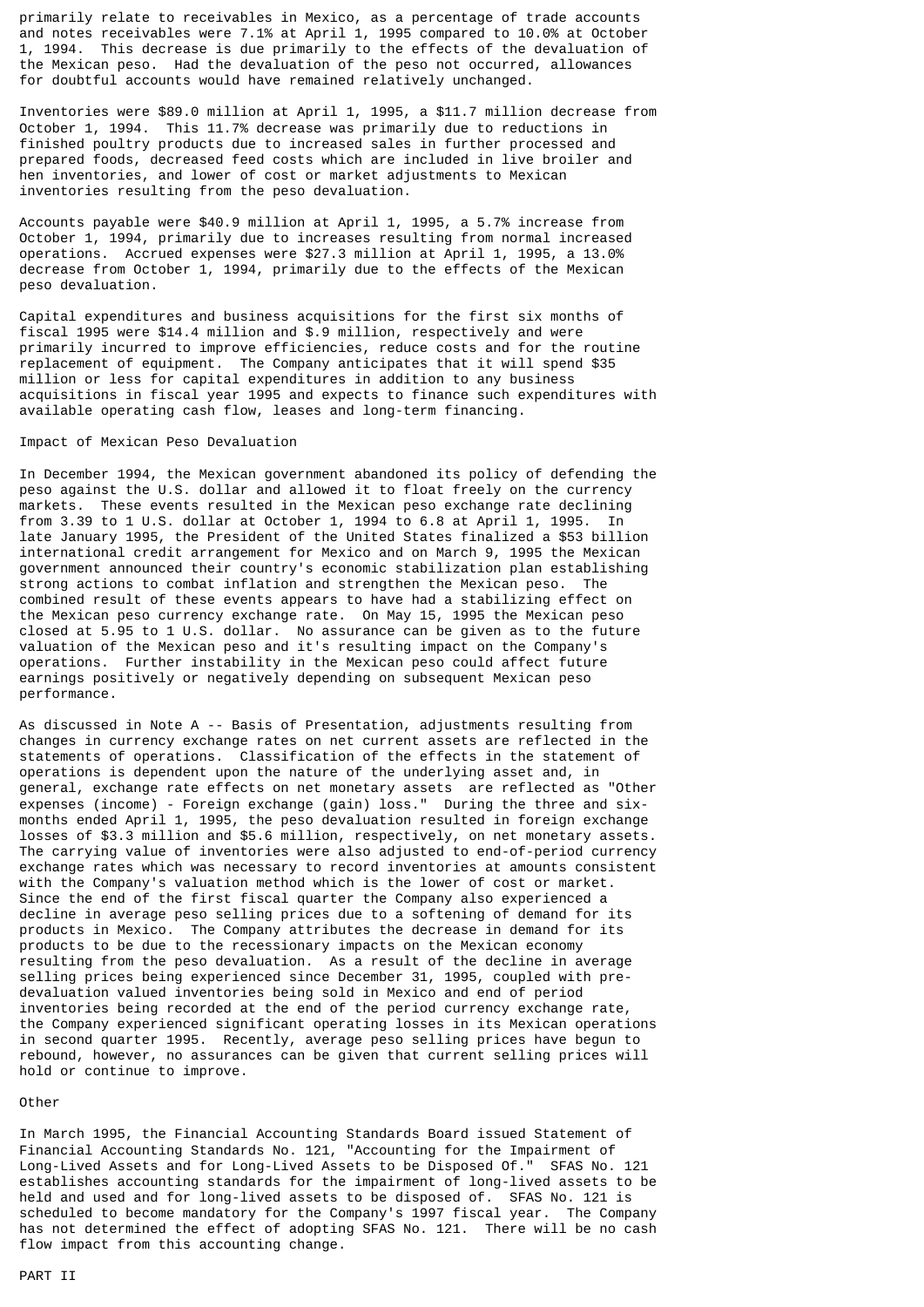Other Information

Item 6. Exhibits and Reports on Form 8-K

The Company did not file any reports on Form 8-K during the six months ended April 1, 1995.

# SIGNATURES

Pursuant to the requirements of the Securities Exchange Act of 1934, the registrant has duly caused this report to be signed on its behalf by the undersigned thereunto duly authorized.

PILGRIM'S PRIDE CORPORATION

Date 5/16/95 /S/

 Clifford E. Butler Vice Chairman of the Board, Chief Financial Officer and Secretary and Treasurer in his respective capacity as such